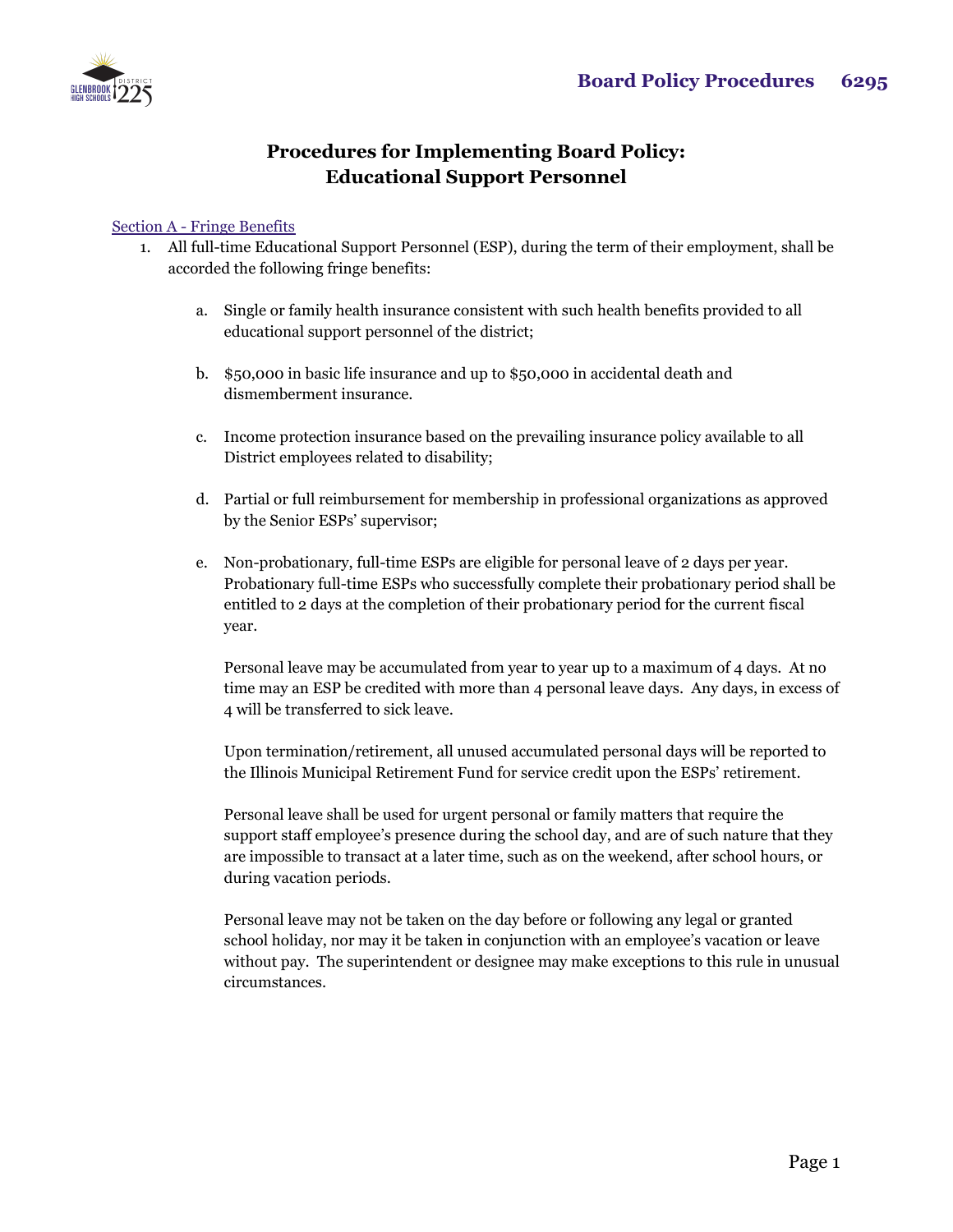

f. Full-time ESPs are eligible for sick leave days as indicated below:

| $260 - Day$     | <b>239-Day</b>  | $203-Day$       | $186.5 - Day$   |
|-----------------|-----------------|-----------------|-----------------|
| <b>Calendar</b> | <b>Calendar</b> | <b>Calendar</b> | <b>Calendar</b> |
| 15              | 15              | 13              | 12              |

The benefits of sick leave shall be credited at the beginning of the employee's work year. New employees may not utilize sick leave until they have completed their first full day of employment.

Sick leave shall be interpreted to mean personal illness, care for an immediate family member, quarantine at home, serious illness, or bereavement leave, as well as, birth, adoption or placement of adoption.

Immediate family is defined as an ESP's spouse, or the parent, legal guardian, brother, sister, son, daughter, grandparent or grandchild of either the ESP or spouse or approved domestic partner who is a member of the same household as the ESP.

An ESP may be required to provide the superintendent or designee with a physician's certificate. If there is a suspected abuse of the sick leave policy, the superintendent or designee may require an examination by a physician selected by the Board. An examination by a physician selected by the Board shall be at the Board's expense.

- g. Participation in the sick leave bank as provided in Board policy 6330;
- h. Full-time, 12-month and 11-month ESPs are eligible for vacation days as indicated below:

|                                                   | <b>Vacation Days per Year</b>     |                                   |  |  |
|---------------------------------------------------|-----------------------------------|-----------------------------------|--|--|
| <b>Years of Experience</b><br>in the District     | $260 - Day$<br><b>Calendar</b>    | $239-Day$<br><b>Calendar</b>      |  |  |
| 1st year through 4th year                         | 10 Days<br>0.83 Accrued per Month | 5 Days<br>0.41 Accrued per Month  |  |  |
| 5th year through 9th year                         | 15 Days<br>1.25 Accrued per Month | 10 Days<br>0.83 Accrued per Month |  |  |
| 10th year and beyond                              | 20 Days<br>1.66 Accrued per Month | 15 Days<br>1.25 Accrued per Month |  |  |
| Vacation is earned and accrued on a monthly basis |                                   |                                   |  |  |

ESPs may apply for vacations by submitting a request at least 10 days prior to the requested vacation time to their immediate supervisor through the process outlined by the Human Resources Department. The immediate supervisor will approve or